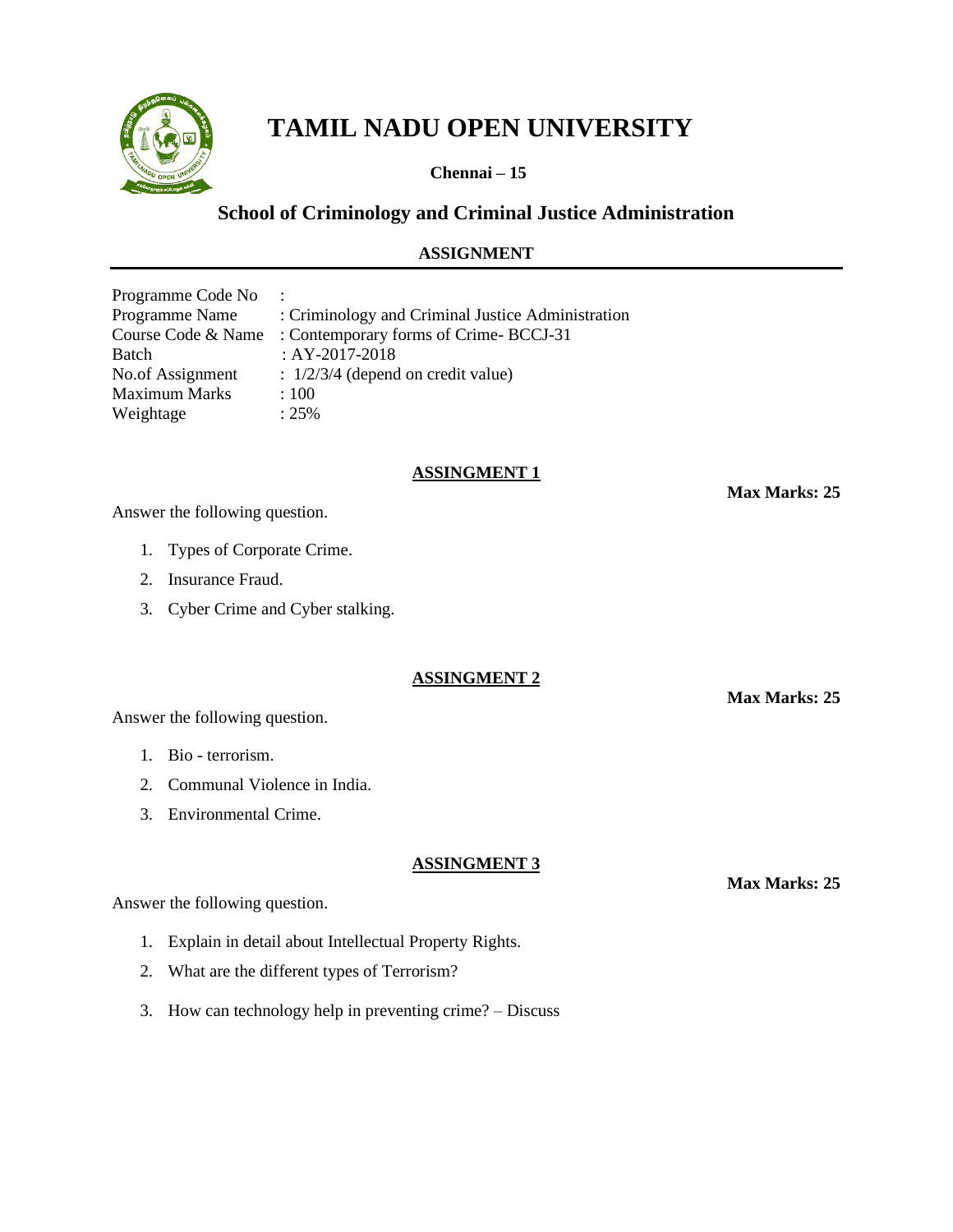

**Chennai – 15**

# **School of Criminology and Criminal Justice Administration**

# **ASSIGNMENT**

| Programme Code No    |                                                   |
|----------------------|---------------------------------------------------|
| Programme Name       | : Criminology and Criminal Justice Administration |
| Course Code & Name   | : Special Laws $-$ BCCJ-32                        |
| Batch                | : AY-2017-2018                                    |
| No.of Assignment     | $: 1/2/3/4$ (depend on credit value)              |
| <b>Maximum Marks</b> | :100                                              |
| Weightage            | $: 25\%$                                          |
|                      |                                                   |

#### **ASSINGMENT 1**

**Max Marks: 25**

Answer the following question.

- 1. What is the difference between special laws and Local laws?
- 2. Protection of Human Rights Act 1993.
- 3. POCSO Act Explain.

## **ASSINGMENT 2**

Answer the following question.

- 1. The Juvenile Justice (Care and Protection of Children) Amendment Act 2006.
- 2. The Right to Information Act, 2005.
- 3. Explain Prevention of Illicit Traffic in Narcotic Drugs and Psychotropic Substances Act, 1988 .

#### **ASSINGMENT 3**

Answer the following question.

- 1. Explain in detail about the laws which ensure women safety in India and discuss about its effective implementation.
- 2. Discuss in detail about Juvenile Justice (Care and Protection of Children) Act 2015.
- 3. Elaborate on the Sexual Harassment of Women at Workplace (Prevention, Prohibition and Redressal) Act, 2013 and its effectiveness.

**Max Marks: 25**

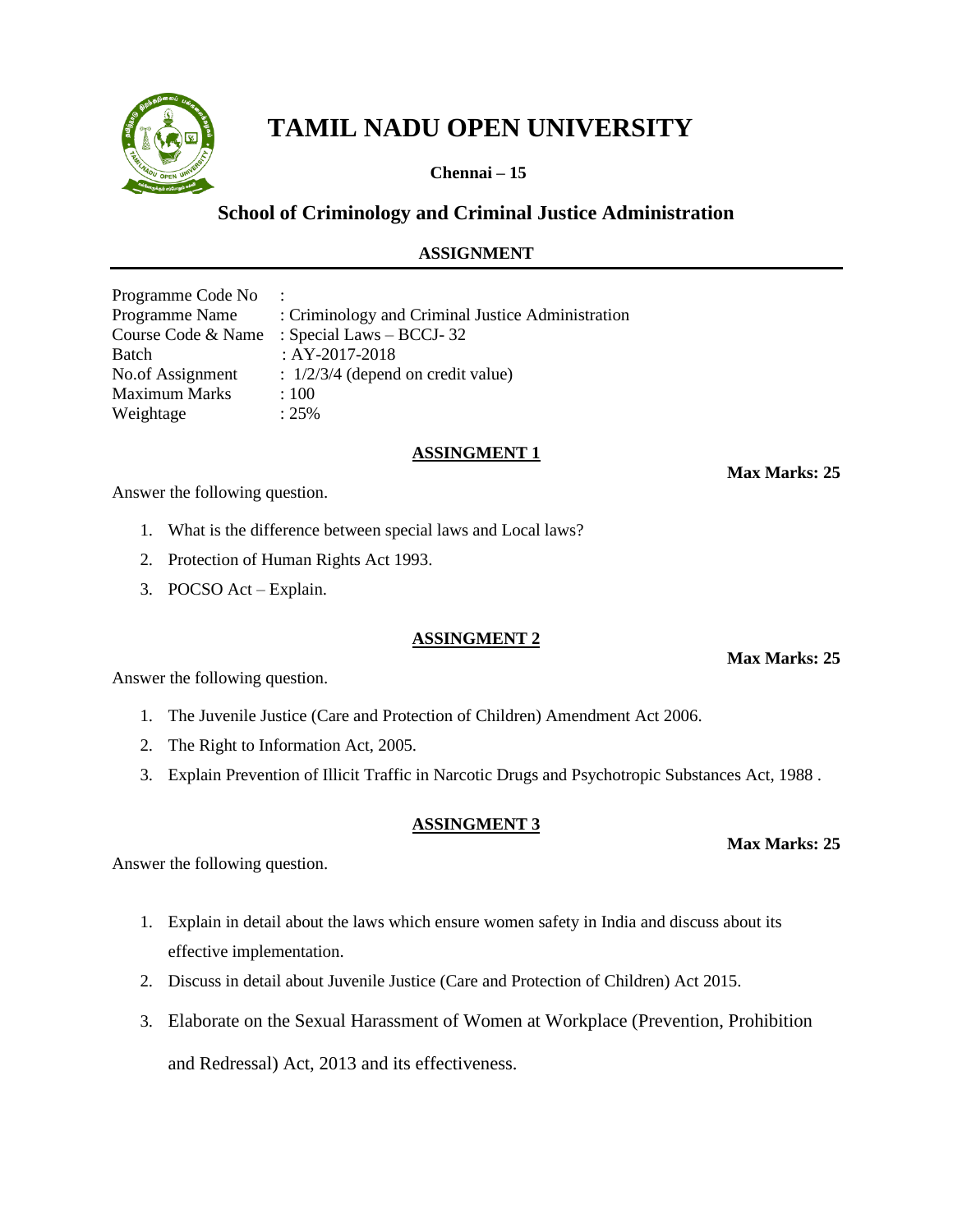

# **TAMILNADUOPENUNIVERSITY**

**Chennai - 15 School of Criminology and Criminal Justice Administration**

### **ASSIGNMENT**

Programme Code No : Programme Name : Criminology and Criminal Justice Administration Course Code & Name : Police Station Management – BCCJ -33 Batch : AY-2017-2018 No.of Assignment :  $1/2/3/4$  (depend on credit value) Maximum Marks : 100 Weightage : 25%

#### **ASSINGMENT 1**

**Max Marks: 25**

Answer the following question.

- 1. Role of Police.
- 2. Explain briefly the various registers maintained in police station.
- 3. Cognizable Offence.

#### **ASSINGMENT 2**

Answer the following question.

- 1. Patrolling.
- 2. SCRB.
- 3. Duties of traffic police.

#### **ASSINGMENT 3**

Answer the following question.

- 1. Investigation and Interrogation Explain.
- 2. Discuss about "Gun License register".
- 3. What is the difference between Rural and Urban Policing?

**Max Marks: 25**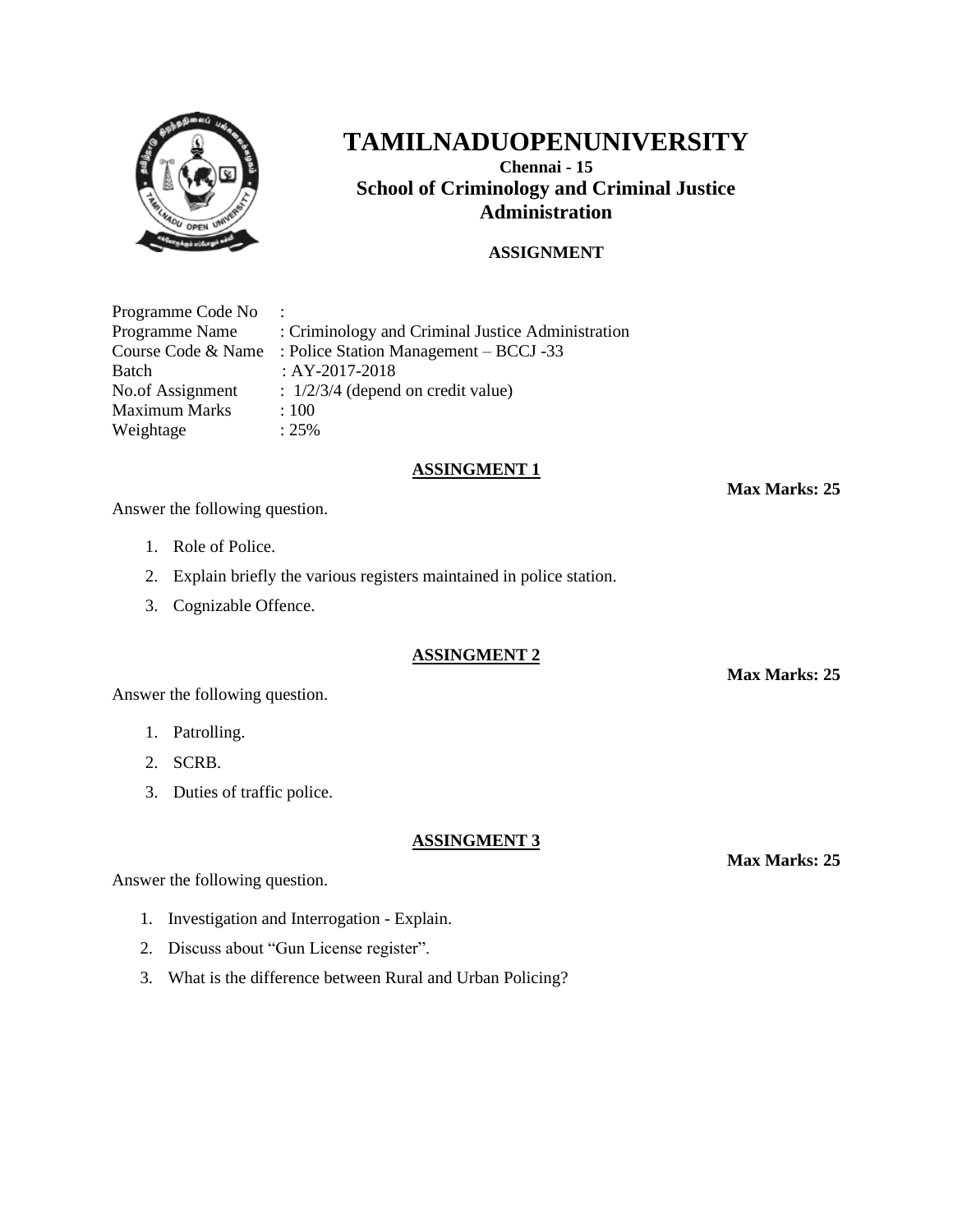

# **TAMILNADUOPENUNIVERSITY Chennai - 15 School of Criminology and Criminal Justice Administration**

# **ASSIGNMENT**

| Programme Code No    | $\ddot{\phantom{a}}$                              |
|----------------------|---------------------------------------------------|
| Programme Name       | : Criminology and Criminal Justice Administration |
| Course Code & Name   | : Media and Crime – BCCJ-34                       |
| Batch                | : $AY-2017-2018$                                  |
| No.of Assignment     | $\therefore$ 1/2/3/4 (depend on credit value)     |
| <b>Maximum Marks</b> | :100                                              |
| Weightage            | $: 25\%$                                          |

#### **ASSINGMENT 1**

**Max Marks: 25**

Answer the following question.

- 1. The media and reality explain.
- 2. Effect of media on Society.
- 3. How are women portrayed in Media discuss.

#### **ASSINGMENT 2**

**Max Marks: 25**

Answer the following question.

- 1. How is media helpful in spreading awareness about crime.
- 2. Media as cause of Crime explain.
- 3. Police and Media

#### **ASSINGMENT 3**

Answer the following question.

- 1. List out some of the stereotyping in media.
- 2. "Rise in sexual offences committed by children and media" Discuss
- 3. How are women stereotyped in Indian movies?